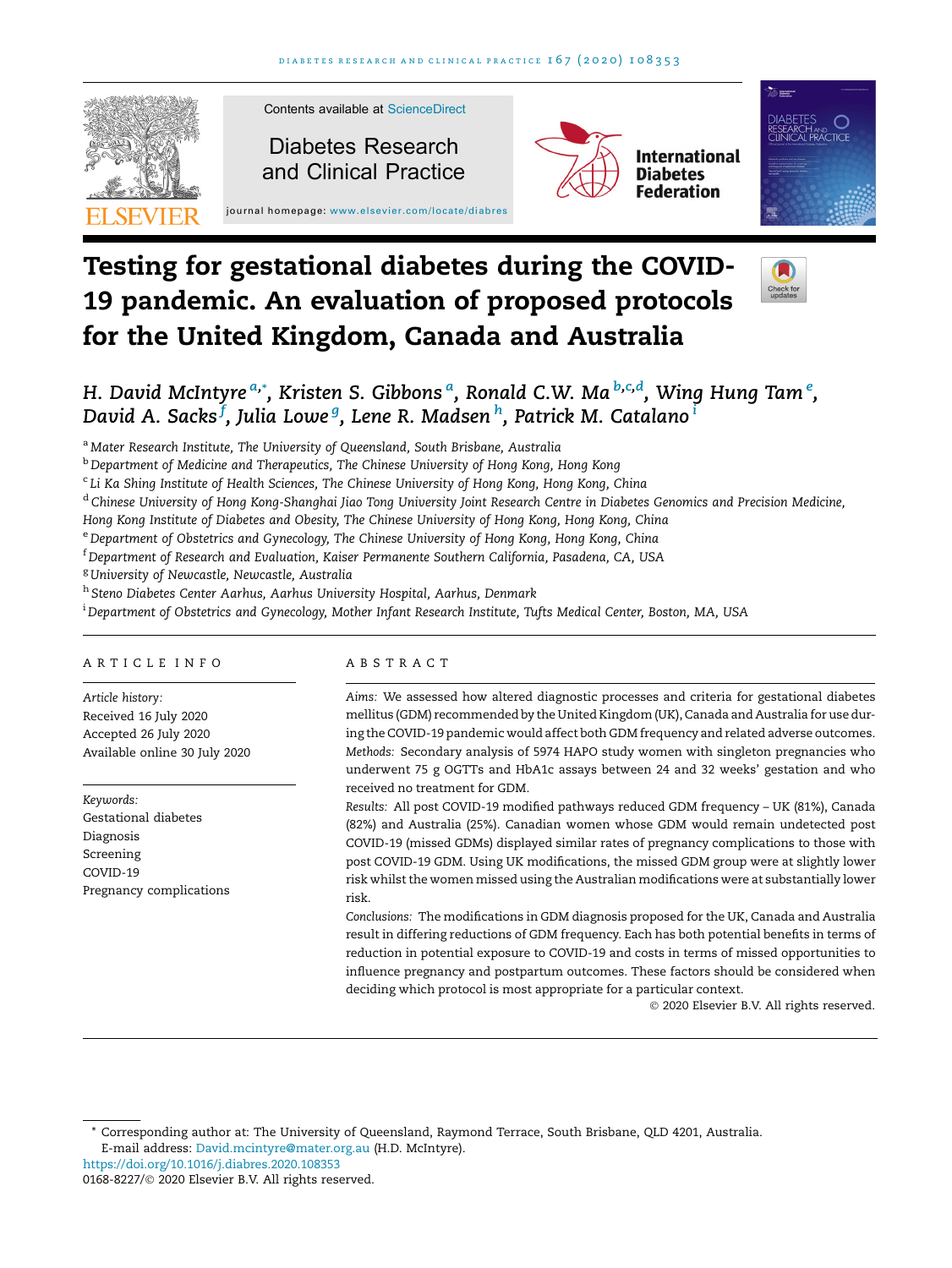### 1. Introduction

Despite worldwide variations in processes and criteria, the oral glucose tolerance test (OGTT) is generally considered the ''gold standard" in the diagnosis of gestational diabetes mellitus (GDM). Driven by a desire to reduce potential infections during the COVID-19 pandemic, health authorities and professional bodies in the United Kingdom (UK) [\[1\]](#page-7-0), Canada [\[2\]](#page-7-0) and Australia [\[3\]](#page-7-0) have issued urgent statements designed to limit the need for pregnant women to attend prolonged appointments at pathology testing centers for OGTTs. Other national or broader clinical guidelines have been produced, motivated by pragmatism and urgency [\[4-](#page-7-0) [7\]](#page-7-0), but none have assessed the impact of suggested changes in terms of pregnancy outcomes. To date, no United States (US) based organizations have recommended a change in policy.

The specific recommendations made by the UK, Canada and Australia are summarized in [Table 1](#page-2-0). Clearly, they differ in many ways, both pre and post COVID-19. Each body has acknowledged the limited available evidence supporting the admittedly empirical modified approaches during the pandemic.

The aim of our current investigation was to assess, using data from a sub-cohort of the Hyperglycemia and Adverse Pregnancy Outcome (HAPO) study [\[8\]](#page-7-0), how each of these recommendations would affect both the number of women diagnosed with GDM with implementation of the new protocols and the number of pregnancy complications potentially captured / missed by each diagnostic approach. To simplify comparisons, we have considered only the approach to "standard" GDM testing, generally recommended between 24 and 28 weeks' gestation.

# 2. Material and methods

The original HAPO study protocol was approved by institutional review boards at each center and has been published in detail [\[9\]](#page-7-0). All participants gave written informed consent. We included data from blinded 75 g oral glucose tolerance tests (OGTTs), undertaken between 24 and 32 weeks of gestation by women from five HAPO study centers (Bellflower, California and Cleveland, Ohio, United States of America; Brisbane and Newcastle, Australia; and Hong Kong, China). We excluded only participants who were unblinded in the original HAPO study or were missing individual OGTT components or HbA1c. We considered demographic and clinical characteristics, including the following (recorded at the OGTT visit): maternal age, height, and parity (0 or  $\geq$  1), BMI defined as weight (kg) divided by height  $(m)^2$  and grouped as underweight (BMI < 22.5 kg/m<sup>2</sup>), normal weight (22.6  $\geq$  B  $\text{MI} < 28.5 \text{ kg/m}^2$ ), overweight (28.5  $\geq \text{BMI} < 33.0 \text{ kg/m}^2$ ) and obese (BMI  $\geq 33.0 \text{ kg/m}^2$ ) using categories defined for the OGTT visit in the entire HAPO cohort [\[10\],](#page-7-0) smoking, alcohol consumption, hypertensive disorders in pregnancy (systolic blood pressure [BP] > 140 mmHg and/or diastolic BP > 90 mmHg), family history of diabetes and hypertension (first-degree relative), self-reported ethnicity (white, black, Hispanic, Asian, or other), and HAPO study center. At the time of birth, the following outcome variables were considered: birthweight (grams), large-for-gestational age (LGA; defined as birthweight > 90th centile as per the primary HAPO analyses) [\[8\],](#page-7-0) primary Cesarean section (CS), neonatal hyperinsulinemia (cord c-peptide  $> 1.7$  µg/L [90th centile for the HAPO cohort])[\[11\],](#page-7-0) neonatal hypoglycemia (neonatal two-hour glucose < 2.2 mmol/L [10th centile of the HAPO cohort]) [\[11\],](#page-7-0) neonatal fat mass (grams) and neonatal adiposity (percent fat > 90th centile). HAPO was a blinded epidemiologic study and no participants received GDM treatment during pregnancy.

For comparison of GDM frequency using the pre and post COVID-19 diagnostic processes and criteria, we have considered national diagnostic criteria. The Australian diagnostic criteria are numerically equivalent to the IADPSG criteria and yield the largest number of GDM diagnoses. For the UK and Canadian processes and criteria, to allow for illustrative comparisons, we have presumed that all women would undergo testing using a full diagnostic 75 g OGTT. However, we acknowledge that this is not current practice in these countries. All current preferred Canadian diagnostic glucose cut-offs (fasting  $\geq$  5.3 / 1 h  $\geq$  10.6 / 2 h  $\geq$  9.0 mmol/L) are higher than IADPSG cut-offs (fasting  $\geq$  5.1 / 1 h  $\geq$  10.0 / 2 h  $\geq$  8.5 mmol/L). The UK criteria include a higher fasting glucose ( $\geq$ 5.6 mmol/L) and a lower two hour ( $\geq$ 7.8 mmol/L) glucose cut-off than IADPSG. [Fig. 1](#page-3-0) depicts overlap in these country specific diagnostic groups. We have excluded from consideration diagnostic thresholds based on random glucose measurements, which were not available in the HAPO study. [Table 1](#page-2-0) shows the current recommendations for GDM testing in each of the three countries, their revised recommendations for use during the COVID-19 pandemic (indicated by the column entitled ''Modified GDM diagnostic approach during COVID-19 pandemic") and the specific diagnostic process and threshold(s) evaluated in the current study (indicated by the column entitled ''Post-COVID approach tested in current paper").

#### 2.1. Statistical analysis

Maternal and clinical characteristics of the cohort are presented using appropriate descriptive statistics (mean and standard deviation, median and interquartile range, number and percent) and are compared between those classified as GDM by IADPSG criteria and those who are not using t-tests, Mann-Whitney U tests and Fisher's exact tests, respectively, using a significance level of 0.05. Each participant was classified into the following groups for each of the UK, Canadian and Australian diagnostic criteria (as specified in [Table 1\)](#page-2-0): 1) "Missed GDM" - GDM by local pre COVID-19 criteria but not identified as GDM using local post COVID-19 criteria; 2) GDM by local post COVID-19 criteria; and 3) not GDM by both pre and post COVID-19 local criteria. Comparisons were then undertaken to compare group 2) to groups 1) and 3), using Fisher's exact test and adjusting for multiple comparisons using Bonferroni's correction. Statistical significance was accepted at the 0.05 level after correction. Analyses were conducted in StataSE version 14.1 (StataCorp Pty Ltd, College Station, Texas).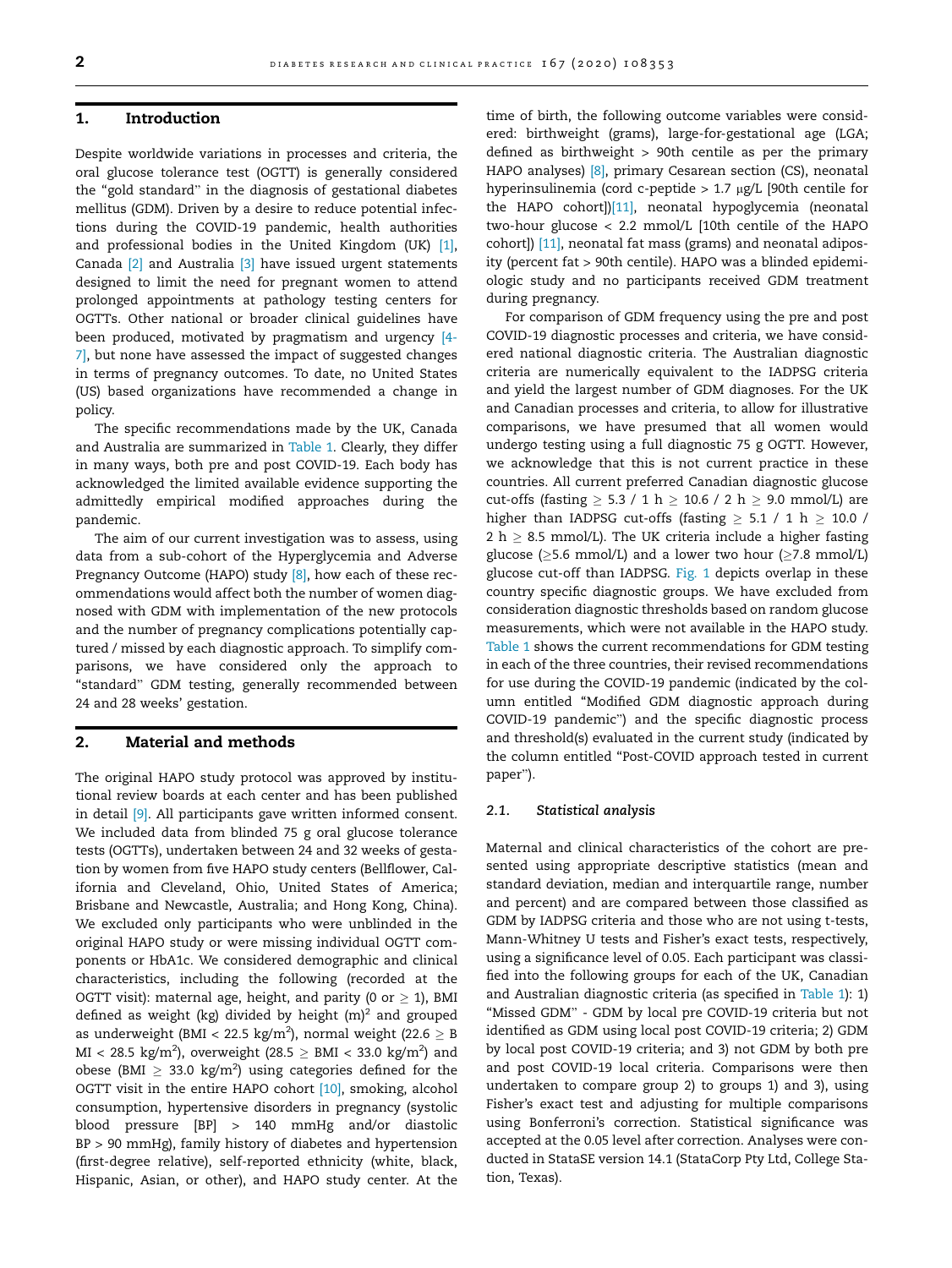<span id="page-2-0"></span>

| Country                           | A) Current process and criteria for<br>GDM diagnosis                                                                          | B) Modified GDM diagnostic approach during<br>COVID-19 pandemic                                                                  | C) Post-COVID approach tested in current paper                                                |
|-----------------------------------|-------------------------------------------------------------------------------------------------------------------------------|----------------------------------------------------------------------------------------------------------------------------------|-----------------------------------------------------------------------------------------------|
| United Kingdom (1)<br>(published) | • Risk factor based testing                                                                                                   | • Risk factor based testing                                                                                                      | • Universal fasting glucose and HbA1c                                                         |
|                                   | $\bullet$ 75 g OGTT                                                                                                           | $\bullet$ No OGTT                                                                                                                | • GDM if HbA1c $\geq$ 5.7% (39 mmol/mol) and/or<br>OGTT FVPG $> 5.6$ mmol/L                   |
|                                   | • GDM if $FVPG > 5.6$ mmol/L and/or<br>2 h VPG $\geq$ 7.8 mmol/L                                                              | • GDM if HbA1c $\geq$ 5.7% (39 mmol/mol) and/or<br>$FVPG \geq 5.6$ mmol/L and/or Random VPG (not<br>preferred) $\geq$ 9.0 mmol/L |                                                                                               |
| Canada (2)(published)             | • Universal screening with 50 g<br>glucose challenge                                                                          | • Universal testing                                                                                                              | • Universal testing                                                                           |
|                                   |                                                                                                                               | • No OGTT                                                                                                                        | • No OGTT                                                                                     |
|                                   | • Diagnostic 75 g OGTT if 1 hr VPG<br>$7.8 - 11.0$ mmol/L                                                                     | • GDM if $HbA1c > 5.7\%$ (39 mmol/mol) and/or<br>Random VPG $> 11.1$ mmol/L                                                      | • GDM if $HbA1c > 5.7\%$ (39 mmol/mol)                                                        |
|                                   | • Preferred criteria: GDM if Fasting<br>VPG $> 5.3$ mmol/L and/or 1 h<br>VPG $> 10.6$ mmol/L and/or 2 h<br>$VPG > 9.0$ mmol/L |                                                                                                                                  |                                                                                               |
| Australia (3)<br>(published)      | • Universal 75 g OGTT                                                                                                         | • Universal testing                                                                                                              | • Universal testing                                                                           |
|                                   | • GDM if Fasting VPG $> 5.1$ mmol/L<br>and/or 1 h VPG $> 10.0$ mmol/L                                                         | • Initial Fasting VPG                                                                                                            | • Initial Fasting VPG                                                                         |
|                                   | and/or 2 h VPG $\geq$ 8.5 mmol/L                                                                                              | • Fasting VPG < 4.7 mmol/L $\rightarrow$ normal                                                                                  | • Fasting VPG < 4.7 mmol/L $\rightarrow$ normal                                               |
|                                   |                                                                                                                               | • Fasting VPG 4.7 – 5.0 mmol/L $\rightarrow$ for OGTT,<br>GDM criteria as noted                                                  | • Fasting VPG 4.7 – 5.0 mmol/L $\rightarrow$ for OGTT,<br>GDM criteria as per current process |
|                                   |                                                                                                                               | • Fasting VPG $\geq$ 5.1 mmol/L $\rightarrow$ GDM                                                                                | • Fasting VPG $\geq$ 5.1 mmol/L $\rightarrow$ GDM                                             |

 $\rightarrow$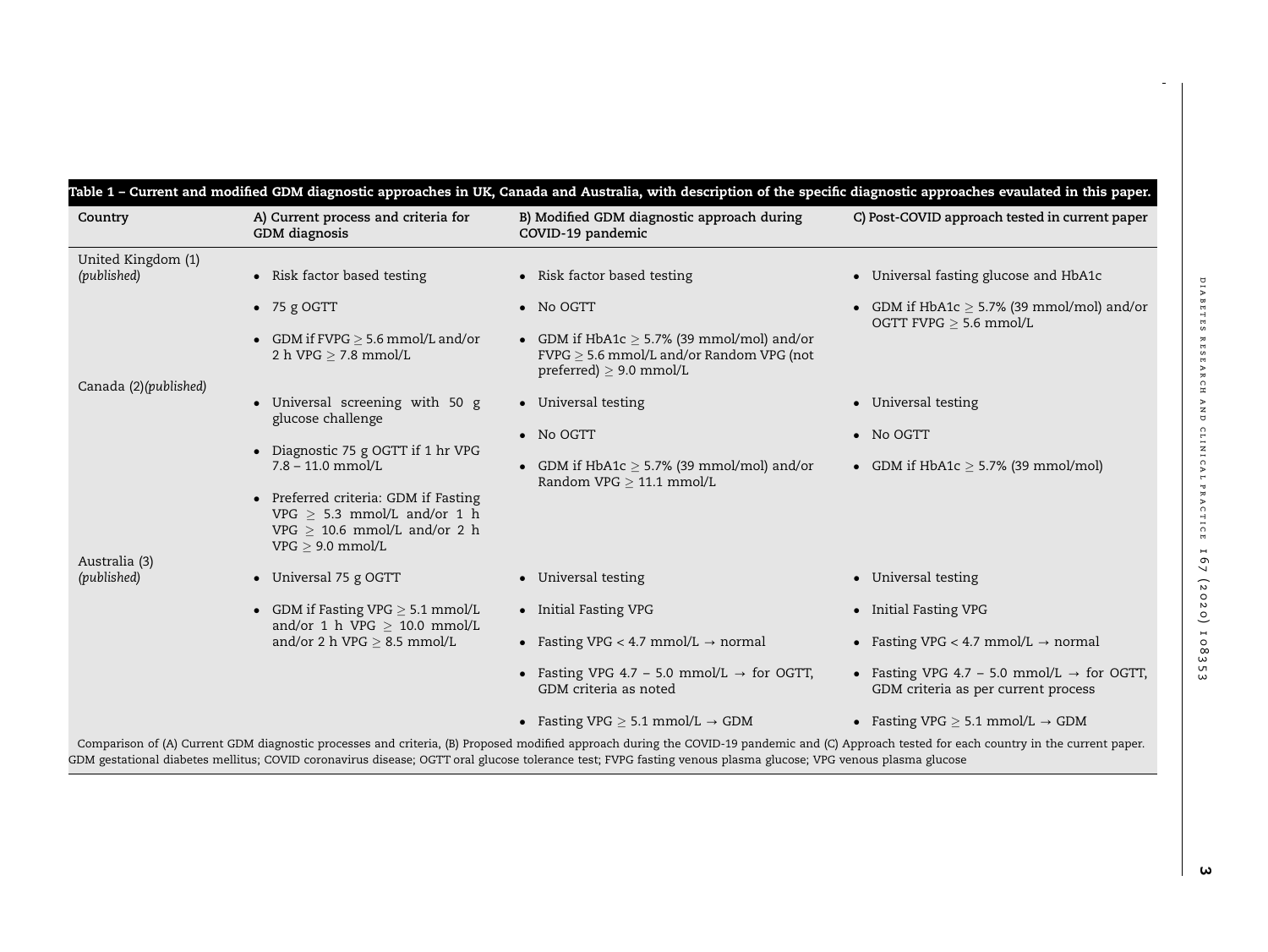<span id="page-3-0"></span>

Fig. 1 – GDM frequency by a) United Kingdom, b) Canadian, c) Australian, criteria pre and post. COVID-19 and by IADPSG criteria (assumes universal testing).

#### 3. Results

A total of 5974 singleton pregnancies were included in the analysis, 1802 (30.2%) from Bellflower, 1505 (25.2%) from Hong Kong, 1361 (22.8%) from Brisbane, 720 (12.1%) from Cleveland, and 586 (9.8%) from Newcastle. Overall, 1014 (17.0%) women fulfilled IADPSG criteria for GDM, while 12.9% met current UK criteria and 9.3% current Canadian criteria for GDM. Clinical and demographic characteristics for the cohort are shown in [Table 2](#page-4-0).

Using the newly recommended national COVID-19 processes and criteria would result in markedly reduced GDM frequency in the UK (81% reduction to 2.5%) and Canada (82% reduction to 1.7%), with a less marked 25% reduction to 12.7% in Australia (Fig. 1).

Examination of [Tables 3](#page-5-0) (UK), 4 (Canada) and 5 (Australia) clearly demonstrate that, in terms of absolute numbers on a population level, the majority of adverse clinical outcomes are found amongst women without a GDM diagnosis, though the frequency of these outcomes is higher among women who have GDM. This is not unexpected as the non-GDM group is numerically larger and the outcomes described are not specific to GDM pregnancy and are strongly influenced (for example) by the presence of maternal overweight / obesity without GDM. [\[12\]](#page-7-0)

Considering the UK situation ([Table 3](#page-5-0)), the 684 women currently classified as GDM but who would not be detected (''missed") under the post COVID-19 guidelines demonstrate statistically significantly higher rates of preterm birth, LGA, primary CS, neonatal hyperinsulinemia and neonatal adipos-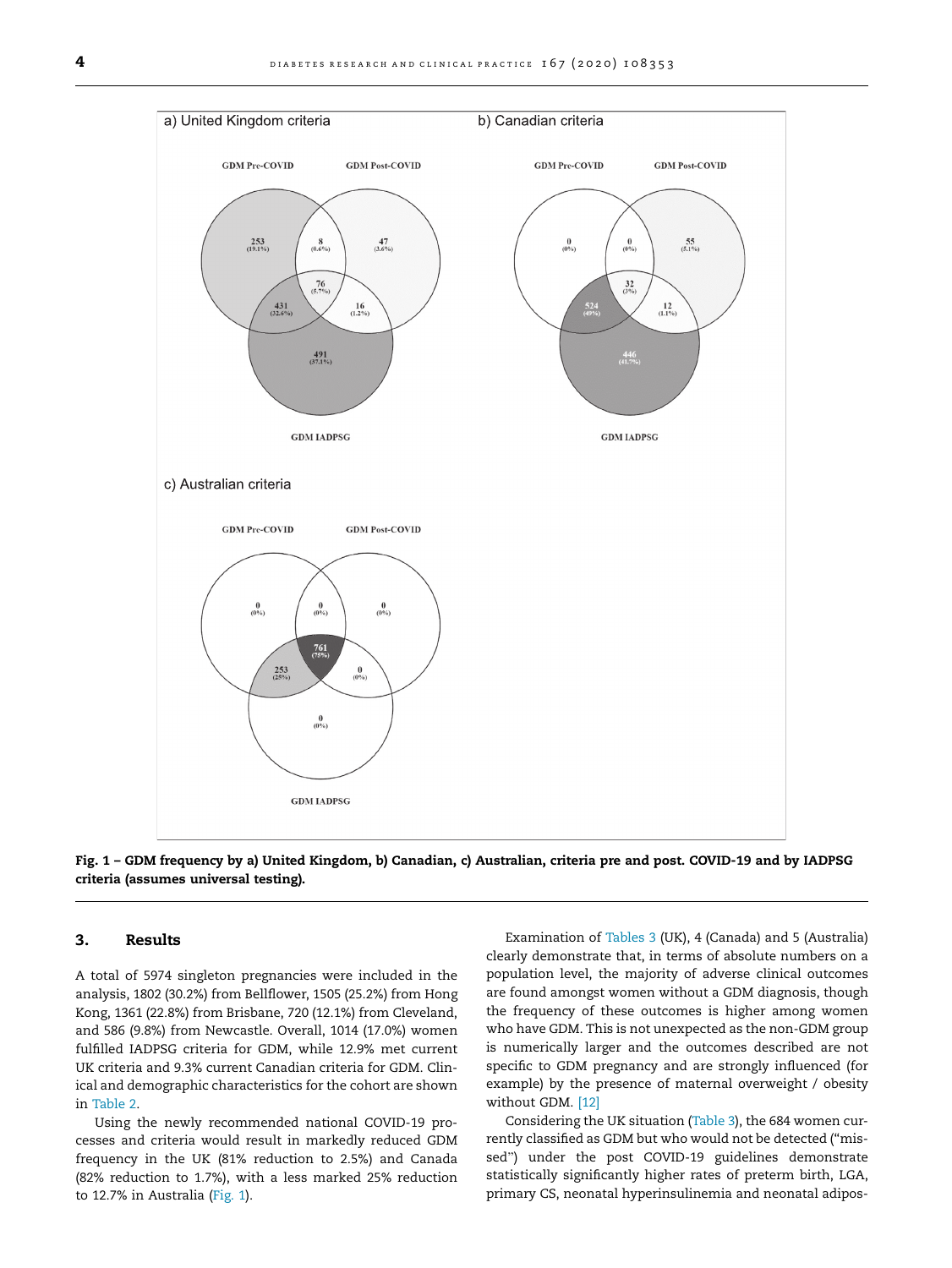| Variable                                    | Category                                                                                                              |                     | All participants Not GDM by IADPSG<br>Criteria | GDM by IADPSG p<br>Criteria |         |
|---------------------------------------------|-----------------------------------------------------------------------------------------------------------------------|---------------------|------------------------------------------------|-----------------------------|---------|
| N                                           |                                                                                                                       | 5974                | 4960                                           | 1014                        |         |
| Maternal age (years)^                       |                                                                                                                       | 29.4(5.4)           | 29.0(5.3)                                      | 30.9(5.6)                   | < 0.001 |
| Maternal height (cm)                        |                                                                                                                       | 162(7)              | 162(7)                                         | 161(7)                      | < 0.001 |
| Maternal BMI ( $kg/m2$ )*                   |                                                                                                                       | $27.0(24.2 - 31.0)$ | 26.6 (23.9 - 30.3)                             | 29.6 (26.1-34.0)            | < 0.001 |
| Maternal BMI by WHO category <sup>#</sup>   | Underweight                                                                                                           | 751 (12.6%)         | 689 (13.9%)                                    | 62(6.1%)                    | < 0.001 |
|                                             | Normal weight                                                                                                         | 2886 (48.3%)        | 2513 (50.7%)                                   | 373 (36.8%)                 |         |
|                                             | Overweight                                                                                                            | 1332 (22.3%)        | 1055 (21.3%)                                   | 277 (27.3%)                 |         |
|                                             | Obese                                                                                                                 | 1005 (16.8%)        | 703 (14.2%)                                    | 302 (29.8%)                 |         |
| Gestational weight gain (kg)*               |                                                                                                                       | $14.0(10.1-18.0)$   | 14.0 (10.1-18.0)                               | 14.1 (10.0-18.2)            | 0.72    |
| Gestational weight gain by                  | <iom recommendation<="" td=""><td>1274 (22.4%)</td><td>1121 (23.7%)</td><td>153 (15.9%)</td><td>&lt; 0.001</td></iom> | 1274 (22.4%)        | 1121 (23.7%)                                   | 153 (15.9%)                 | < 0.001 |
| IOM recommendation <sup>#</sup>             | $=$ IOM recommendation                                                                                                | 1768 (31.0%)        | 1489 (31.5%)                                   | 279 (29.0%)                 |         |
|                                             | >IOM recommendation                                                                                                   | 2654 (46.6%)        | 2124 (44.9%)                                   | 530 (55.1%)                 |         |
| Smoking $*$                                 |                                                                                                                       | 436 (7.3%)          | 356 (7.2%)                                     | 80 (7.9%)                   | 0.430   |
| Alcohol use <sup>#</sup>                    |                                                                                                                       | 463 (7.8%)          | 412 (8.3%)                                     | 51 (5.0%)                   | < 0.001 |
| Multiparous#                                |                                                                                                                       | 3150 (52.7%)        | 2539 (51.2%)                                   | 611 (60.3%)                 | < 0.001 |
| Ethnicity <sup>#</sup>                      | White                                                                                                                 | 2367 (39.6%)        | 2031 (40.9%)                                   | 336 (33.1%)                 | < 0.001 |
|                                             | Black                                                                                                                 | 304 (5.1%)          | 243 (4.9%)                                     | 61 (6.0%)                   |         |
|                                             | Hispanic                                                                                                              | 1521 (25.5%)        | 1165 (23.5%)                                   | 356 (35.1%)                 |         |
|                                             | Asian                                                                                                                 | 1575 (26.4%)        | 1345 (27.1%)                                   | 230 (22.7%)                 |         |
|                                             | Other                                                                                                                 | 207 (3.5%)          | 176 (3.5%)                                     | $31(3.1\%)$                 |         |
| Family history of diabetes <sup>#</sup>     |                                                                                                                       | 1475 (24.7%)        | 1140 (23.0%)                                   | 335 (33.0%)                 | < 0.001 |
| Family history of hypertension <sup>#</sup> |                                                                                                                       | 2375 (39.8%)        | 1952 (39.4%)                                   | 423 (41.7%)                 | 0.170   |
| Mean arterial blood pressure (mmHg)         |                                                                                                                       | 81.6(8.5)           | 81.0(8.4)                                      | 84.3 (8.7)                  | < 0.001 |
| Fasting glucose (mmol/L)                    |                                                                                                                       | 4.5(0.4)            | 4.4(0.30)                                      | 5.0(0.4)                    | < 0.001 |
| One-hour glucose (mmol/L)                   |                                                                                                                       | 7.5(1.7)            | 7.1(1.4)                                       | 9.5(1.6)                    | < 0.001 |
| Two-hour glucose(mmol/L)                    |                                                                                                                       | 6.3(1.3)            | 6.0(1.0)                                       | 7.7(1.5)                    | < 0.001 |
| Mean OGTT z-scorê                           |                                                                                                                       | 0.05(0.77)          | $-0.18(0.57)$                                  | 1.17(0.60)                  | < 0.001 |
| HbA1c (mmol/mol)                            |                                                                                                                       | 29.3(4.1)           | 28.8(4.0)                                      | 31.4(4.2)                   | < 0.001 |
| HbA1c $(\%)$                                |                                                                                                                       | 4.8(0.4)            | 4.8(0.4)                                       | 5.0(0.4)                    | < 0.001 |

#### <span id="page-4-0"></span>Table 2 – Characteristics of participants in the current study, presented for the entire cohort and divided by (IADPSG) GDM diagnostic status.

Table of participant characteristics.

P values refer to comparison of GDM and non (IADPSG) GDM women.

IADPSG International Association of Diabetes and Pregnancy Study Group; GDM gestational diabetes mellitus; BMI body mass index; WHO World Health Organization; IOM Institute of Medicine; OGTT oral glucose tolerance test.

mean (standard deviation).

\* median (interquartile range).

# n (%).

ity than non GDM women. Those still classified as GDM using the revised guidelines demonstrate, in addition, an elevated risk of pregnancy related hypertension and numerically higher risks for other outcomes.

Considering the Canadian criteria ([Table 4](#page-5-0)), the 524 women currently classified as GDM but considered non GDM under post COVID-19 guidelines demonstrate increased risks (compared to non-GDM women) for all the outcomes listed for the UK, including pregnancy related hypertension.

The Australian process and criteria [\(Table 5\)](#page-6-0) yield a different pattern of outcomes. The 253 women with IADPSG GDM, who would be ''missed" under the proposed Australian post COVID-19 process (fasting glucose followed by selective OGTT, no change in diagnostic thresholds) have outcome frequencies similar to those of non GDM women, whilst those who would remain in the GDM group with post COVID-19 testing show significantly higher risks for all listed outcomes. This finding is likely related, at least in part, to the lower fasting glucose threshold used in Australia, which follows the IADPSG recommendations [\[13\].](#page-7-0)

[Tables 3, 4 and 5](#page-5-0) also document the proportion of pregnancy complications which occurred amongst GDM women using pre COVID-19 diagnostic processes, but which would be ''missed" post COVID-19 as these women would no longer be classified as GDM and therefore would no longer receive any additional care. This represents the "opportunity cost" of revising the GDM diagnostic strategies. For example, the UK strategy reduces GDM numbers by 81%, but misses 48% of GDM related pregnancy hypertension, whilst the comparable figures for Canada are an 82% reduction in GDM frequency, with 84% of GDM related pregnancy hypertension missed.

# 4. Discussion

The three different current approaches to GDM testing yield different results. Perhaps unsurprisingly, the three different suggested modifications in diagnostic strategies proposed for GDM testing in response to the COVID-19 pandemic also appear to have different potential advantages and disadvan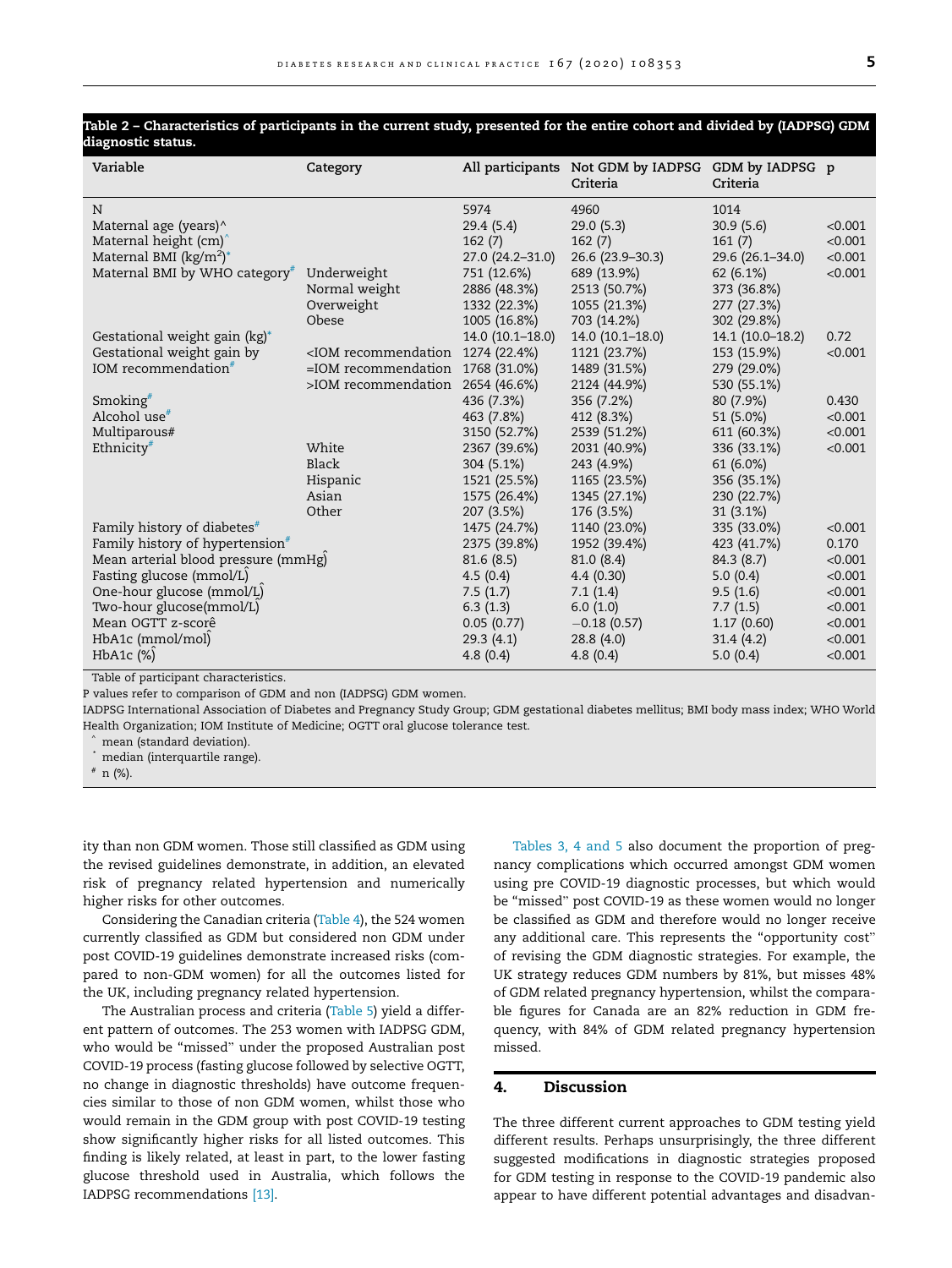<span id="page-5-0"></span>Table 3 – Frequency of pregnancy complications in all women using United Kingdom criteria to classify women as: missed GDMs (pre-COVID GDM, post-COVID non-GDM), post-COVID GDM, non-GDM (according to pre-COVID criteria). The column ''% GDM outcomes missed post COVID" lists the percentage of each outcome which occurred amongst women classified as GDM using the pre COVID process and criteria, but would remain undetected using the post COVID process and criteria.

| Outcome                                     | Missed GDM  | Post-COVID GDM | % GDM Outcomes<br>Missed Post-COVID <sup>&amp;</sup> | Non-GDM by both<br>pre and post-criteria |
|---------------------------------------------|-------------|----------------|------------------------------------------------------|------------------------------------------|
| N                                           | 684         | 147            |                                                      | 5143                                     |
| Pregnancy-related hypertension <sup>#</sup> | 118 (18.5%) | 41 $(29.1\%)$  | 48.4%                                                | 785 (15.7%)                              |
| $Preterm$ <sup>#</sup>                      | 62 (9.1%)   | 16 (10.9%)     | 79.5%                                                | 271 (5.3%)*                              |
| Birthweight $(g)$                           | 3404 (541)  | 3493 (547)     |                                                      | 3373 (515)                               |
| Large-for-gestational age $*$               | 95 (13.9%)  | 24 (16.6%)     | 79.8%                                                | 447 (8.7%)                               |
| Primary Cesarean section <sup>#</sup>       | 145 (24.4%) | 28 (21.9%)     | 83.8%                                                | 786 (17.3%)                              |
| Neonatal hyperinsulinemia#                  | 97 (16.0%)  | 26 (20.8%)     | 78.9%                                                | 336 $(7.4%)$                             |
| Neonatal hypoglycemia <sup>#</sup>          | 99 (19.4%)  | 27 (26.7%)     | 78.6%                                                | 662 (17.1%)                              |
| Neonatal fat mass $(g)$                     | 415 (170)   | 458 (185)*     |                                                      | 393 $(167)$ <sup>*</sup>                 |
| Neonatal adiposity#                         | 74 (13.4%)  | 25 (22.1%)*    | 74.7%                                                | 363 (8.8%)                               |

 $# n$  (%);

mean (standard deviation);

calculated as number of missed outcomes / total number of outcomes;

 $p < 0.05$  in comparison to missed GDMs;

 $p < 0.01$  in comparison to missed GDMs;

 $p < 0.001$  in comparison to missed GDMs; GDM gestational diabetes mellitus; COVID coronavirus disease.

Table 4 – Frequency of pregnancy complications in all women using Canadian criteria to classify as: missed GDMs (pre-COVID GDM, post-COVID non-GDM), post-COVID GDM, non-GDM (according to pre-COVID criteria). The column ''% GDM outcomes missed post COVID" lists the percentage of each outcome which occurred amongst women classified as GDM using the pre COVID process and criteria, but would remain undetected using the post COVID process and criteria.

| Outcome                                       | Missed GDM  | Post-COVID GDM | % GDM Outcomes<br>Missed Post-COVID <sup>*</sup> | Non-GDM by both<br>pre and post-criteria |
|-----------------------------------------------|-------------|----------------|--------------------------------------------------|------------------------------------------|
| N                                             | 524         | 99             |                                                  | 5351                                     |
| Pregnancy-related hypertension $\overline{r}$ | 128 (26.3%) | 25 (26.3%)     | 83.7%                                            | 791 (15.2%)                              |
| Preterm <sup>#</sup>                          | 52 (9.9%)   | $8(8.1\%)$     | 86.7%                                            | 289 (5.4%)                               |
| Birthweight (g)                               | 3485 (561)  | 3478 (559)     |                                                  | 3367 (513)                               |
| Large-for-gestational age <sup>#</sup>        | 90 (17.2%)  | 16 (16.3%)     | 84.9%                                            | 460 $(8.6\%)$                            |
| Primary Cesarean section <sup>#</sup>         | 110 (24.9%) | 21 (25.3%)     | 84.0%                                            | 828 (17.5%)                              |
| Neonatal hyperinsulinemia <sup>#</sup>        | 85 (18.4%)  | 18 (20.9%)     | 82.5%                                            | 356 (7.6%)                               |
| Neonatal hypoglycemia <sup>#</sup>            | 87 (21.1%)  | 18 (26.1%)     | 82.9%                                            | 683 (17.1%)                              |
| Neonatal fat mass $(g)$                       | 459 (185)   | 440 (182)      |                                                  | 390 (165)                                |
| Neonatal adiposity#                           | 76 (18.3%)  | 18 (22.8%)     | 80.9%                                            | 368 (8.5%)                               |

 $# n$  (%);

mean (standard deviation);

calculated as number of missed outcomes / total number of outcomes;

 $p < 0.001$  in comparison to missed GDMs; GDM gestational diabetes mellitus; COVID coronavirus disease.

tages [\[14\].](#page-7-0) The UK (1) and Canadian (2) strategies both prioritize avoidance of OGTTs with the intention of reducing potential COVID-19 exposure. Both approaches would reduce the frequency of GDM diagnoses by over 80%, but in each case the women, currently diagnosed with GDM, who would become ''Missed GDMs" using the revised approaches still appear to be at higher risk of a range of pregnancy complications commonly associated with GDM. In the case of the Canadian criteria (Table 4), the ''Missed GDM" women carry risks which are comparable to those who would still be detected under post COVID-19 guidelines and the percentage of GDM outcomes missed generally exceeds the overall reduction in GDM prevalence.

The proposed Australian modified testing protocol would reduce GDM frequency by 25% and these ''Missed GDMs" appear to carry lower risks of complications. However, this approach would still require OGTTs in the 1405 women (23.5%) whose initial fasting venous plasma glucose (VPG) falls in the range 4.7–5.0 mmol/L. Further, this testing protocol requires an initial fasting VPG, which may be associated with increased patient numbers at collection centers in the early morning, potentially making appropriate physical distancing more difficult. It also brings back (at least for Australia) the issue of ''two step testing", where an initial result must be reviewed and a decision made as to whether a full OGTT is required. This approach has been variably reported as fraught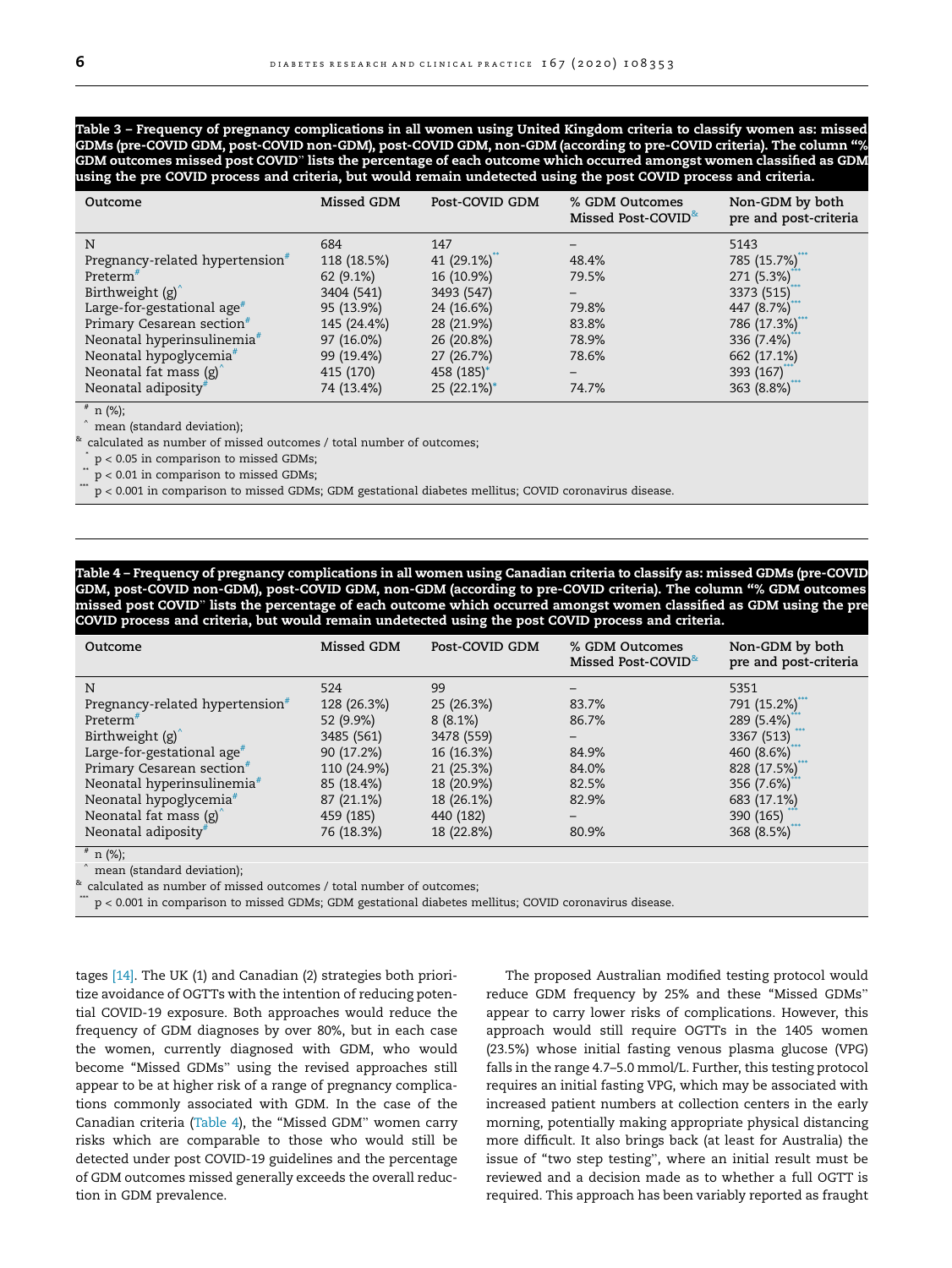<span id="page-6-0"></span>Table 5 – Frequency of pregnancy complications in all women using Australian criteria to classify as: missed GDMs (pre-COVID GDM, post-COVID non-GDM), post-COVID GDM, non-GDM (according to pre-COVID criteria)The column ''% GDM outcomes missed post COVID" lists the percentage of each outcome which occurred amongst women classified as GDM using the pre COVID process and criteria, but would remain undetected using the post COVID process and criteria.

| Outcome                                     | Missed GDM | Post-COVID GDM | % GDM Outcomes<br>Missed Post-COVID <sup>*</sup> | Non-GDM by both<br>pre and post-criteria |
|---------------------------------------------|------------|----------------|--------------------------------------------------|------------------------------------------|
| N                                           | 253        | 761            |                                                  | 4960                                     |
| Pregnancy-related hypertension <sup>#</sup> | 23(9.5%)   | 212 (30.0%)*** | 9.8%                                             | 709 (14.6%)                              |
| $Preterm$ <sup>#</sup>                      | 18 (7.1%)  | 67(8.8%)       | 21.2%                                            | 264 (5.3%)                               |
| Birthweight $(g)$                           | 3367 (532) | 3535 (552)***  |                                                  | 3356 (509)                               |
| Large-for-gestational age $*$               | 28 (11.1%) | 140 (18.4%)*   | 16.7%                                            | 398 (8.0%)                               |
| Primary Cesarean section <sup>#</sup>       | 33 (15.3%) | 168 (26.5%)*** | 16.4%                                            | 758 (17.2%)                              |
| Neonatal hyperinsulinemia <sup>#</sup>      | 27 (11.8%) | 121 (18.0%)    | 18.2%                                            | 311 $(7.1\%)^*$                          |
| Neonatal hypoglycemia <sup>#</sup>          | 33 (17.0%) | 121 (20.4%)    | 21.4%                                            | 634 (17.2%)                              |
| Neonatal fat mass $(g)$                     | 400 (159)  | 474 (185)***   |                                                  | 386 (163)                                |
| Neonatal adiposity#                         | 20 (9.8%)  | 111 (18.8%)**  | 15.3%                                            | 331 (8.2%)                               |

 $# n$  (%);

mean (standard deviation);

 $*$  calculated as number of missed outcomes / total number of outcomes;

\* p < 0.05 in comparison to missed GDMs; \* p < 0.05 in comparison to missed GDMs GDM gestational diabetes mellitus; COVID coronavirus disease.

with the potential for process errors (36% adherence) [\[15\]](#page-7-0) or widely implementable (95% adherence) [\[16\]](#page-7-0), even within the well-funded Canadian system.

A major strength of our approach is application of various diagnostic criteria to a large and ethnically diverse cohort, whose glucose results remained unblinded and glycemia untreated during pregnancy. Thus we have been able to assess not only the potential GDM prevalence using the three strategies, but also the impact of these changes in terms of pregnancy complications. This type of analysis is possible because of the blinded nature of the HAPO study and the fact that participants received no interventions.

However, we acknowledge that, for the UK and Canada, our processes do not precisely match current or proposed (post COVID-19) testing recommendations for GDM. The UK uses a selective, risk factor based check list to determine which women should receive biochemical testing and Canada's preferred pathway involves two step testing with an initial non fasting ''glucose screen". This approach is estimated to reduce overall GDM diagnoses by approximately 25% [\[17\].](#page-7-0) Thus, in both countries, actual current detection of GDM cases is likely to be lower than would be the case with universal testing.

Further, our approach, in particular in the Australian context, assumes that results of a second glucose test (fasting or OGTT) would yield similar results to the first test performed, Actual reproducibility of OGTT results is known to be poor both outside pregnancy [\[18\]](#page-7-0) and during pregnancy [\[19\]](#page-7-0) and sample processing is also critically important [\[20\].](#page-7-0)

Our cohort is multiethnic and represents five diverse HAPO centers. However, the findings in other countries (or even centers) may vary, especially as HAPO has reported marked geographic and ethnic differences in the proportion of women diagnosed with GDM based on fasting vs. post glucose load values across differing locations [\[21\].](#page-7-0)

The COVID-19 pandemic poses a variety of serious challenges to pregnancy care [\[22\]](#page-7-0) and GDM detection and management are only one part of a complex and rapidly evolving set of adaptations to care (e.g. use of telehealth or telephone visits) designed to both optimize pregnancy outcomes and protect pregnant women and health care staff. Pathology collection centers are able to utilize other strategies to reduce infection risk, including physical distancing, hand washing and the use of face masks. A woman who contracts COVID-19 infection during pregnancy clearly may acquire this through household or community transmission, rather than specifically at a pathology collection centre, so our primary clinical aim should be to reduce avoidable exposure and to encourage general protective measures in other settings.

Australia has experienced far fewer COVID-19 cases than the UK or Canada, and testing recommendations have already been modified, with routine OGTTs again recommended where COVID-19 transmission risk is considered low [\[23\],](#page-7-0) the strategy described in this paper recommended for moderate risk situations and fasting glucose testing alone preferred if COVID-19 risk is considered high.

We hope that our analysis, rather than defining a single "correct" approach to the diagnosis of GDM in the context of the COVID-19 pandemic, will provide objective data to allow clinicians and health policy makers to balance the risk of potential exposure to COVID-19 during a diagnostic OGTT against the consequences of missing both a large number of potential GDM diagnoses the subsequent opportunity to provide women with interventions to reduce pregnancy complications and the postpartum health risks for both mother and baby.

#### Declaration of Competing Interest

The authors declare that there are no conflicts of interest relevant to this work. This research did not receive any specific grant from funding agencies in the public, commercial, or not-for-profit sectors.